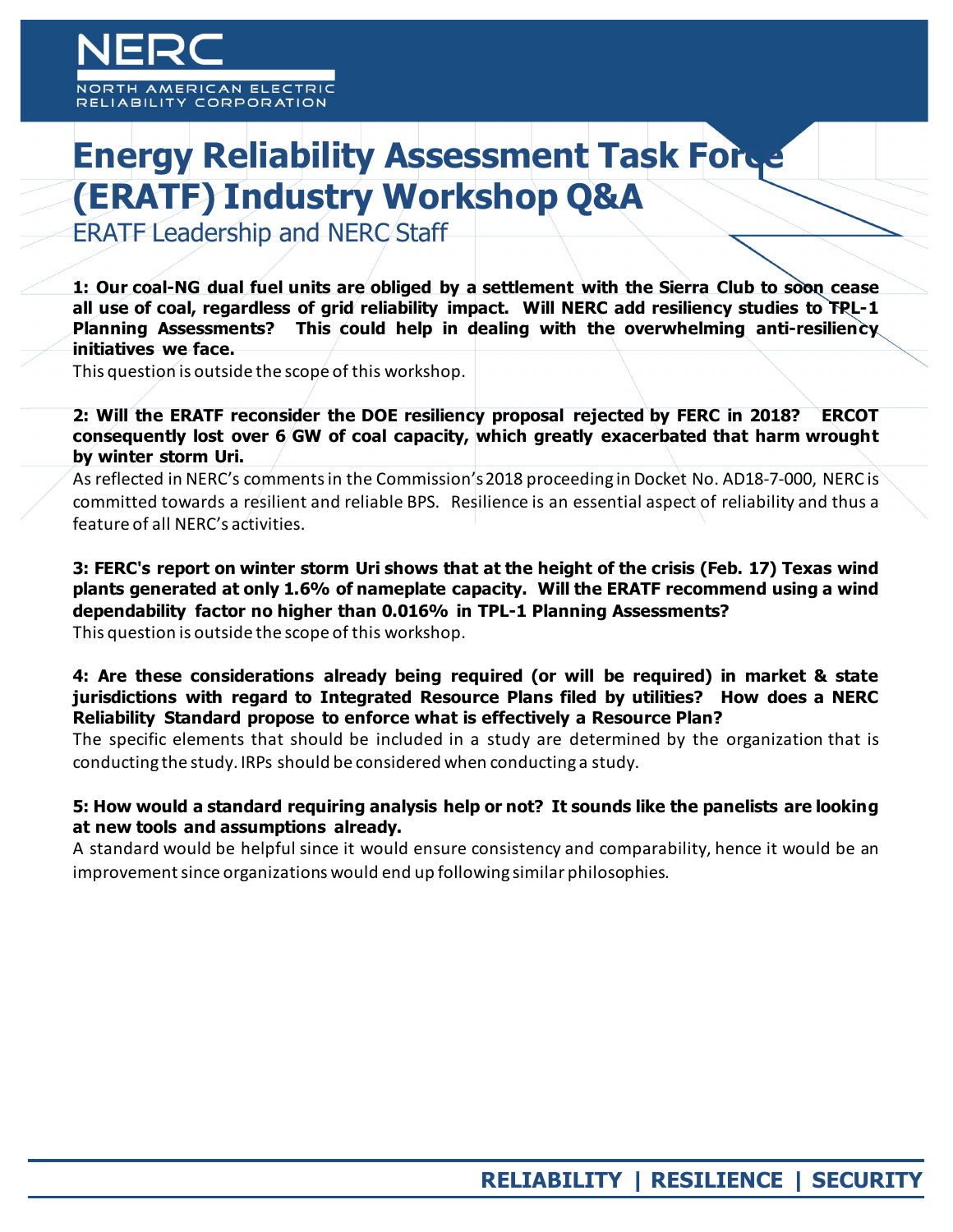MERICAN ELECTRIC **ABILITY CORPORATION** 

# **Energy Reliability Assessment Task Force (ERATF) Industry Workshop Q&A**

Panel #1 – Operations and Operational Planning

#### **1: What are the data requirements to perform and improve energy assessments?**

Data requirements used for real time operations energy assessments would consist of real time SCADA, forecasted load, forecasted renewable generation, forecasted intertie capacity and forecasted weather conditions (J. Bucholtz, AESO)

The data requirements will vary based on the specifics of the study being performed. Knowledge of the interconnected systems will drive the data needed to fully understand the fuel supply constraints on a system and the data that is required will come from that research. (M. Knowland, NE-ISO)

I agree with the AESO, and would add that we need to have a transmission topology that includes planned and forced transmission outages to identify if there is capacity behind transmission facilities that is stranded by outages. (N. Millar, CAISO)

#### **2: Any comments about Minnesota/MISO report in 2020 that found massive overbuilding of renewables with curtailment was far, far cheaper in that region than investing in massive storage with just adequate capacity?**

Please see: Using Overbuilding + Curtailment to Achieve [1](#page-1-0)00% Clean Electricity (12.15.20)<sup>1</sup>. We have not reviewed the Minnesota/MSO report in detail. For the California ISO footprint, the integrated resource planning activities led by the California Public Utilities Commission has found that storage will play a major role in addressing reliability needs and bulk grid-connected storage is being added to the network accordingly.

(N. Millar, CAISO)

### **3: Please speak to the volume of inverter base resources operating with respect to the Odessa Outage report.**

This information is available in the NERC report<sup>[2](#page-1-1)</sup>, (N. Millar, CAISO)

#### **4: Can you please expand more on the seasonal outage limits?**

No comments from the panel.

**5: How do you account for BESS in the operations planning time frame? Specifically, if/when you have significant storage, what assumptions do you make about your ability to recharge your storage resources and what energy assessment do you perform to provide assurance?** Storage is a point where I believe that we can improve our analysis capabilities. We currently use a fixed dispatch of storage in the overnight hours to pump and on-peak to generate. We do factor in the efficiency

<span id="page-1-0"></span> <sup>1</sup> <https://vimeo.com/491390330>

<span id="page-1-1"></span><sup>&</sup>lt;sup>2</sup> [https://www.nerc.com/pa/rrm/ea/Documents/Odessa\\_Disturbance\\_Report.pdf](https://www.nerc.com/pa/rrm/ea/Documents/Odessa_Disturbance_Report.pdf)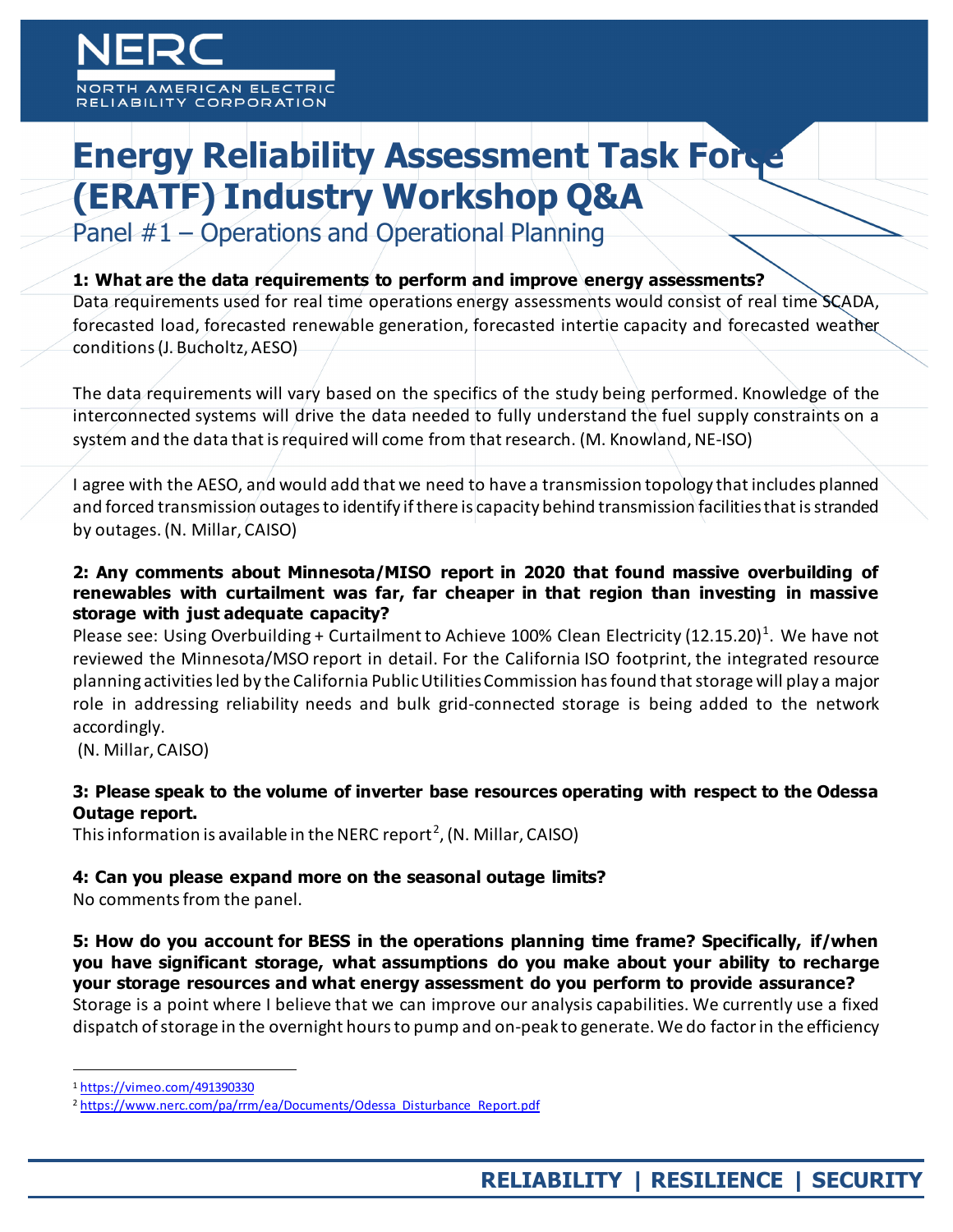of storage, in that more energy is required to be utilized to operate storage than not (approximately 70 to 75% efficient). Studying the impact of better optimized storage is on our radar for future consideration, depending on the performance of intermittent resources. (M. Knowland, NE-ISO)

Production cost modelling studies are performed in the long term planning and seasonal assessment studies to address overall energy sufficiency including charging requirements. In the day ahead (Operations Planning Analysis time frame), the CAISO optimizes the need for resources across all 24 hour intervals to account for the need of charging and discharging. (N. Millar, CAISO)

## **6: We appreciate that all of the panelists are doing comprehensive analysis. What improvements do each of them think are needed?**

Depending on the BA's generation profile, forecasted renewable generation patterns are most important when trying to understand the impacts in real time. When looking further out our assessments assume renewable generation at zero to understand what the real energy assessment risk is. During cold winter days or hot summer days, we often have minimal wind generation, so it is assumed to be zero. Seasonal assessments for winter would look at lack of wind, solar and potential risk of lack of natural gas. Improvements for us would be to have generators provide accurate capability due to potential natural gas curtailments and always working to improve renewable forecasts. (J. Bucholtz, AESO)

For us in New England, the improvements that I am looking for currently are in improving the forecasting of various conditions (i.e. weather and load). In order to better understand the risks that we are facing, a wider variety of possible conditions could be studied with more available input data. (M. Knowland, NE-ISO)

In California, we expect to continue to refine our study approaches as the generation fleet evolves and as new information becomes available about operating characteristics and needs. (N. Millar, CAISO)

#### **7: Each regional operator view is showing they are performing comprehensive assessments and analysis. Our regional operator is working extensively. What is the gap perceived by other RTO ISO beyond ISO NE? I'm not hearing one. Do the other regional operators view a standard is needed? For what?**

Standards and or rules around firm natural gas contracts could be investigated to see how this information can be made available to real time operations. (J. Bucholtz, AESO)

Studies of this nature come from necessity. ISO New England is in the position now of having a fairly well developed energy analysis process because the energy needs are more immediate than they may be in other areas. (M. Knowland, NE-ISO)

The California ISO has not identified a need for standards on the issue of analysis. To the extent that standards are imposed, they will need to provide the flexibility to address local demand-side characteristics and needs, varying resource mixes, and resource planning and procurement responsibilities. (N. Millar, CAISO)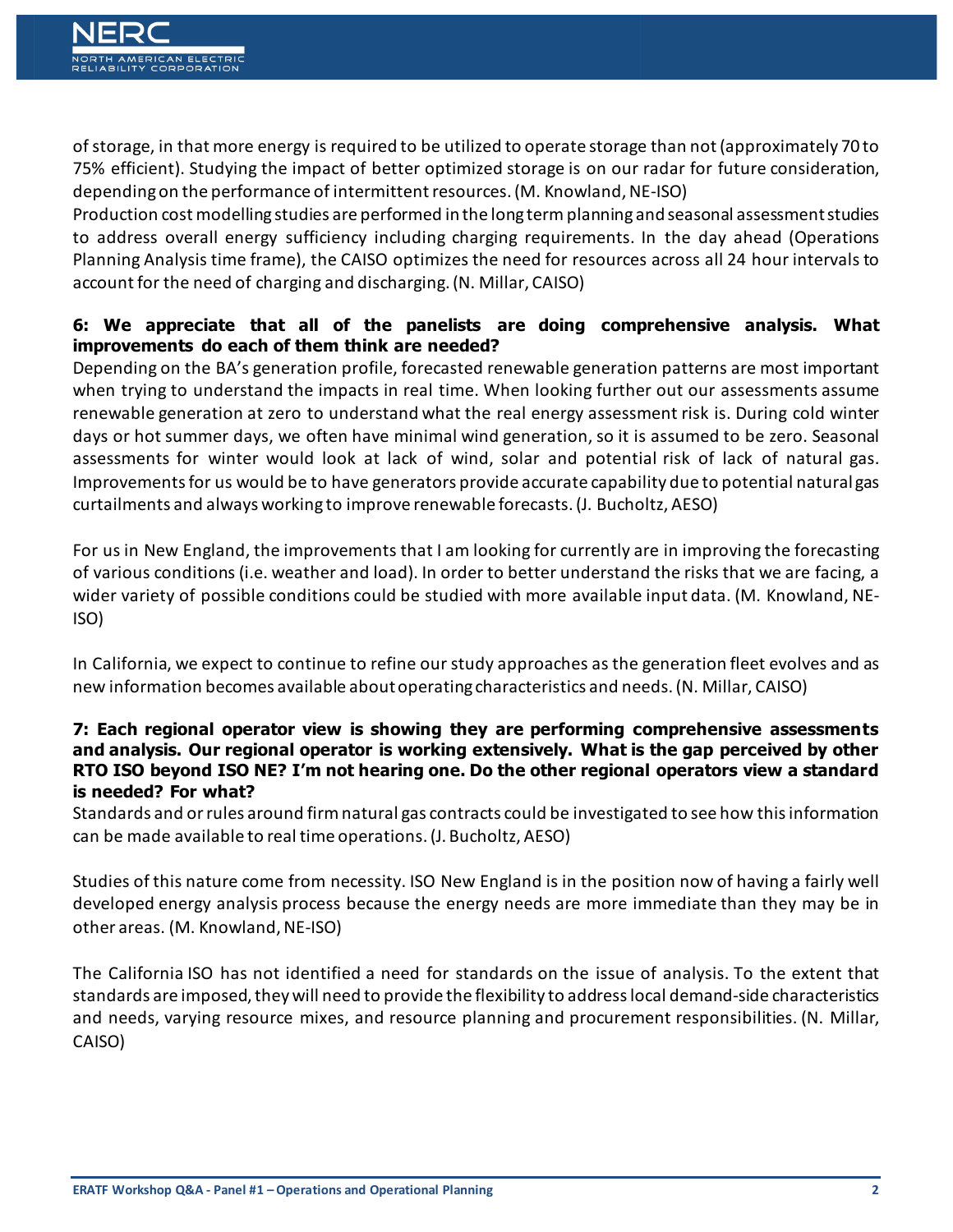#### **8: Would the panel speak to the timeliness of communications with generators and their status in the operational timeframe (moment-to-moment, next hour, etc.) as a contrast between vertically integrated vs. markets.**

Moment to moment dispatches in real time for an energy market are clear and go out as needed based on system changes. Typically, an electronic dispatch to move to a new level. If for some reason they can't meet their dispatch, communication takes place in the form of a phone call. Offers are in the market 2 hours out and they can change their price offers further out. An example of a challenge in future energy offers is understanding when natural gas offers might change based on how much natural gas has been used for their daily amount in their contract when curtailments occur. Forcing generators through standards or rules to offer based on their projection of natural gas usage could benefit assessments. (J. Bucholtz, AESO)

### **9: For your energy or reliability studies which software platform do you utilize? Which metrics do you output, i.e., LOLP, LOLE? Which software do you utilize?**

In real time, assessments are done in our EMS and Internal built Dispatching tools. We run future power flow analysis for current day and next day on an automated basis, with forecasted interties, load, generation offered, and renewable forecasts. (J. Bucholtz, AESO)

Metrics for the performance of energy analyses will be a key focal point of the work that is being done at NERC right now. Capacity metrics have been in place for a very long time and are very well understood by the industry. Energy metrics can be challenging to convey while the industry adapts to a new paradigm of system operation and planning. To help bridge that gap, ISO New England conveys the results of our energy analyses in terms of capacity and reserve shortages. Forecasted EEA levels are one example of how we convey our results. EEA levels are used in reference to capacity at any given time, but Forecasted EEA levels can be a longer duration span of time, where EEA conditions could exist at any point in the study. (M. Knowland, NE-ISO)

### **10: Which method do you utilize for your energy reliability assessments, is it based on a Cumulative Outage Probability Table (COPT), or do you run a Monte Carlo production cost model to calculate these metrics?**

No comments from the panel.

#### **11: All of them are doing analysis. What does the group think needs to change or agree needs to change?**

The premise for the analyses needs to be clearly defined for consistency. Even if energy analyses are being performed across the board, without consistent performance requirements and standardized metrics, the results cannot be easily shared and compared. Energy issues, as seen by the expansive natural gas pipeline networks in North America, are not limited to a single NERC region at a time. Circumstances in one location can have an impact on any other region that shares the same fuel supply source or other consumable resource. (M. Knowland, NE-ISO)

#### **12: Is it a really a good idea to try and separate energy and capacity moving forward to assess our systems?**

The specifics of how to quantify our risks is still to be determined. The power system has a capacity requirement and an energy requirement. Capacity analysis still has a place in the future, but compounding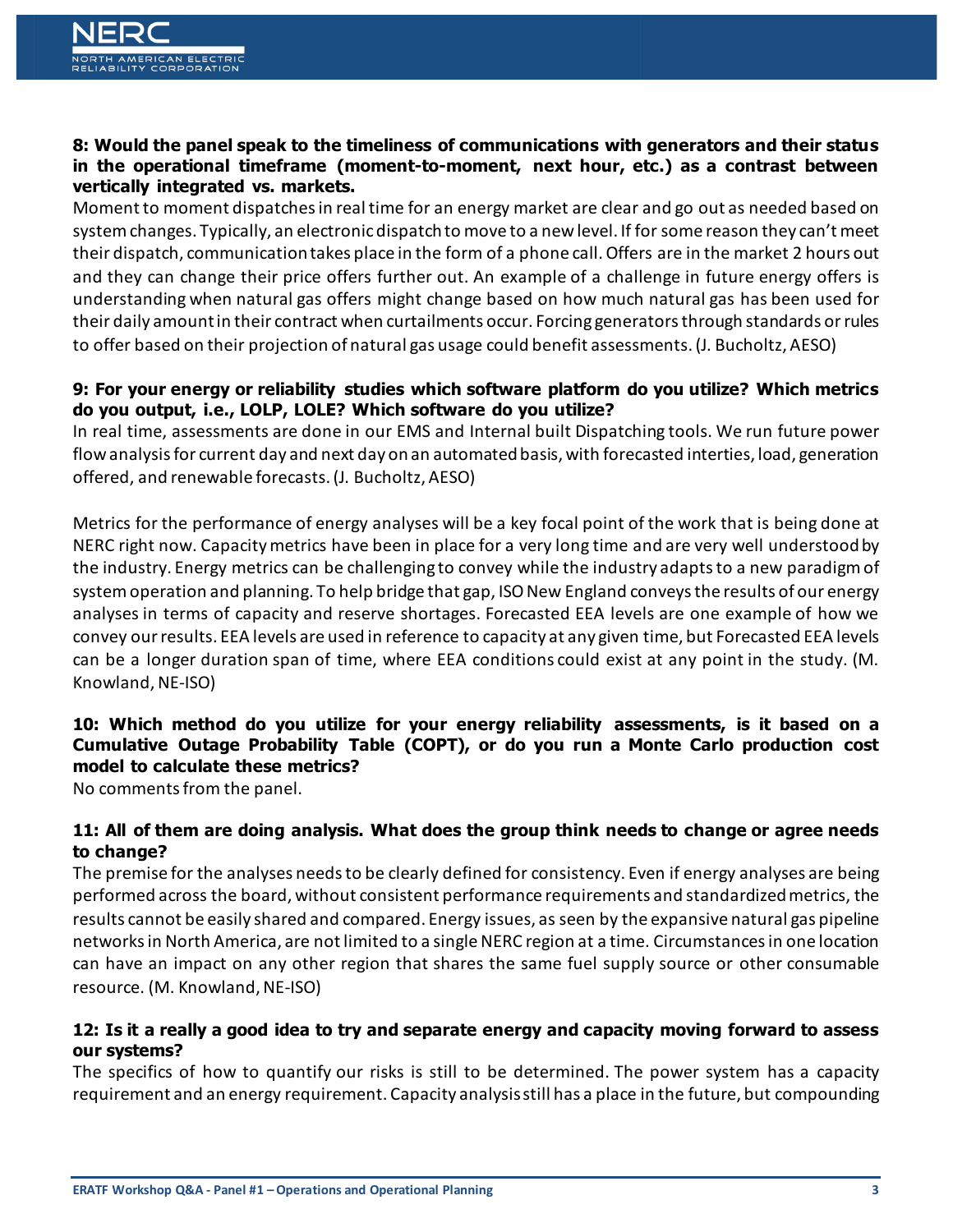that with an energy analysis will tell the operator or planner if the capacity that they're counting on being there will actually be there when it's needed. (M. Knowland, NE-ISO)

**13: Does coordination occur between ISOs in the assessments? If so what does that look like?**  Seasonal assessments are discussed between ISO through planned meetings. Discuss weather or fire concerns that could be impacting the energy assessment. Daily discussions take place between RC operators in WECC where concerns around weather, fire, or energy shortages can be discussed. (J. Bucholtz, AESO)

Right now, I'd say that coordination is limited. We are aware of studies in neighboring areas but there are opportunities for coordinating on the assumptions and results. (M. Knowland, NE-ISO)

**14: Have we, as an industry, reached the point where the time delays to build infrastructure and the associated impacts on rates has made controlled load shedding a de facto necessity? And do we need to do a better job at managing end user expectations?** 

Load will continue to be used as a resource to balance supply and demand when supply can no longer meet demand. (J. Bucholtz, AESO)

We have seen instances of load shed that were a result of constrained or unavailable energy. Managing end user expectations can be a powerful tool for navigating through a potential energy shortage, but needs to be done before the shortage is imminent. Messaging from government officials, utilities, ISOs, etc. all have to be unified, consistent, and planned in advance in order to maximize effectiveness. (M. Knowland, NE-ISO)

Demand side management through effective market participation and other programs can play a vital role in meeting reliability needs. However, the need for reliable service and corresponding service expectations are growing, not declining, and load shedding is even less tolerable now than in the past. (N. Millar, CAISO)

**15**: **Do you feel your communications and interactions with Natural Gas suppliers are adequate to meet your near-term planning and assessments? Do you have direct communications with Gas or rely on the GOP to keep you informed of problems? How often are updates provided?**  I feel our communications have recently improved to provide a heightened awareness around natural gas capacity issue. We have created a heat map to initiate communications when there may be an electricity supply concern or when the natural gas providers for see capacity curtailments. Updates are provided based on issues occurring on the system or if our energy assessments detect cold weather conditions that may warrant a discussion to find out the current status of the natural gas system or any supply concerns. (J. Bucholtz, AESO)

For the operations planning and operations work that I'm doing in New England, the communication is certainly adequate. We get updates from both gas control and from generators very quickly. Considerable time has been spent building strong relationships between the ISO and pipeline operators which results in streamlined communication where most of the detail work has already been done, and then it becomes a situation report rather than an educational endeavor. That is a two-way street. (M. Knowland, NE-ISO)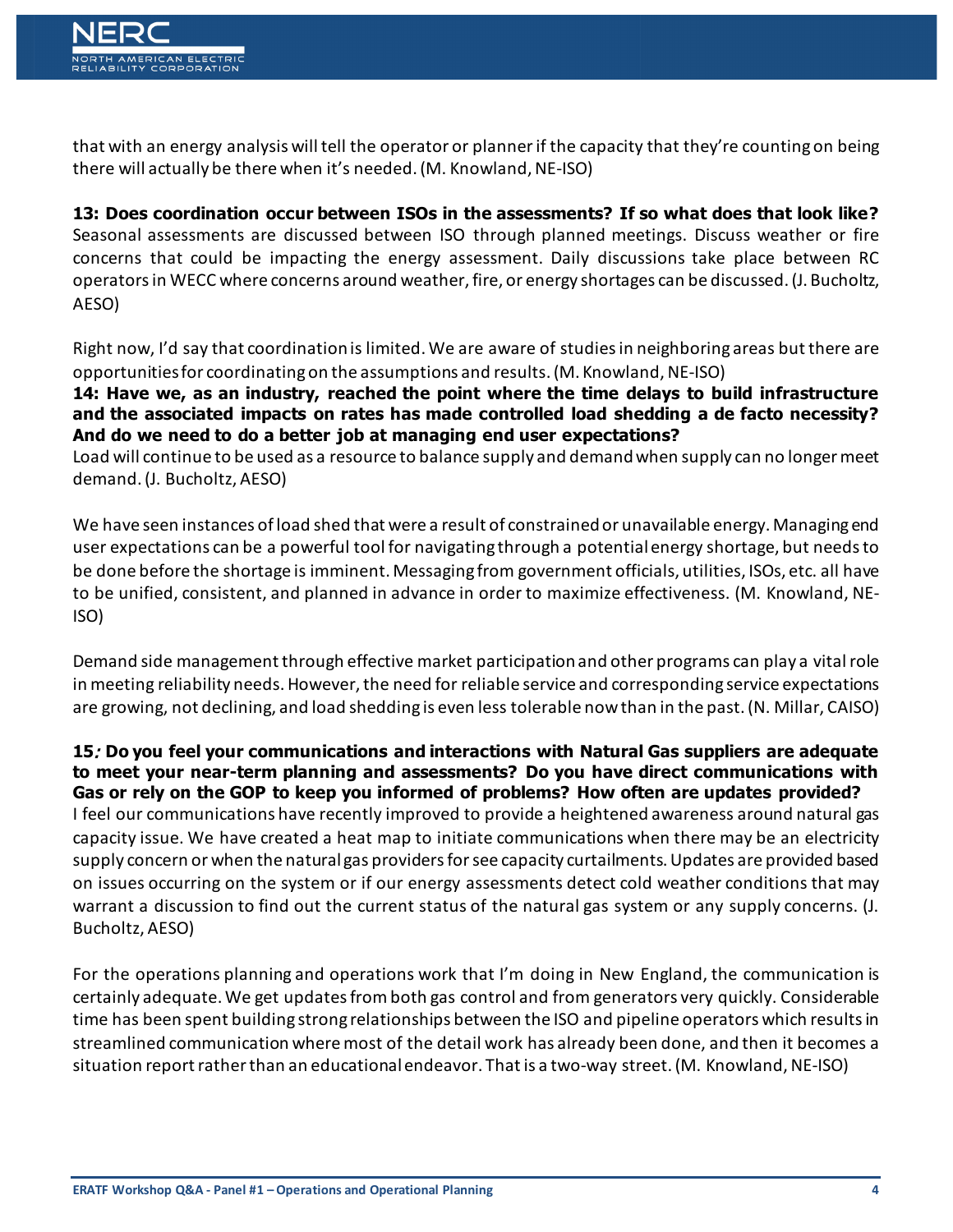Communications on a seasonal, monthly, and weekly basis, as well as daily update reporting, are meeting our needs today, and we expect increased coordination in the future.(N. Millar, CAISO)

#### **16: Question for Neil Millar. At a high level how computationally challenging is your stochastic planning process? Is it reasonable to expect that a wide range of planner at all scales might be able to adopt stochastic methods to try to plan for high impact, low probability events? (N. Millar)**

We have been able to maintain access to sufficient computation resources to provide reasonable turnaround in stochastic planning studies to meet our needs, and coordinate the use of those resources across several departments inside the CAISO. The requirements are substantial, however, and studies need to be scoped carefully accordingly. (N. Millar)

#### **17: Question for Rodney O'Bryant. Can you explain in more detail how you do your temperature analysis for your seasonal assessments?**

Answer: We leverage 10-year/20-year averages along with the Seasonal Temperature outlook to establish a baseline expectation for the season in question. From this point we perform sensitivity analysis for additional temperature ranges for our area. In normal winter evaluations a 25 Degree baseline with sensitivities at (20, 17, 15, 13, 10) degrees. In the summer evaluations we leverage a baseline of 93 with sensitivities at (94, 95, 98, 101,102) and this is for the Southern Balancing Area footprint. (R. O'Bryant)

# **18: Question for Rodney O'Bryant. How is seasonal outage limits determined and implemented? It is for planned outage only, right?**

Answer: This seasonal outage limit is only for planned outages. We have identified months of increased risk (June, July, and August) and (December, January, February). In these months we minimize planned outages and set additional limits for the shoulder months not listed based on load patterns. This allows us to schedule and coordinate generation resources to maintain generation levels considering expected forced outage rates for various times of the year. (R. O'Bryant)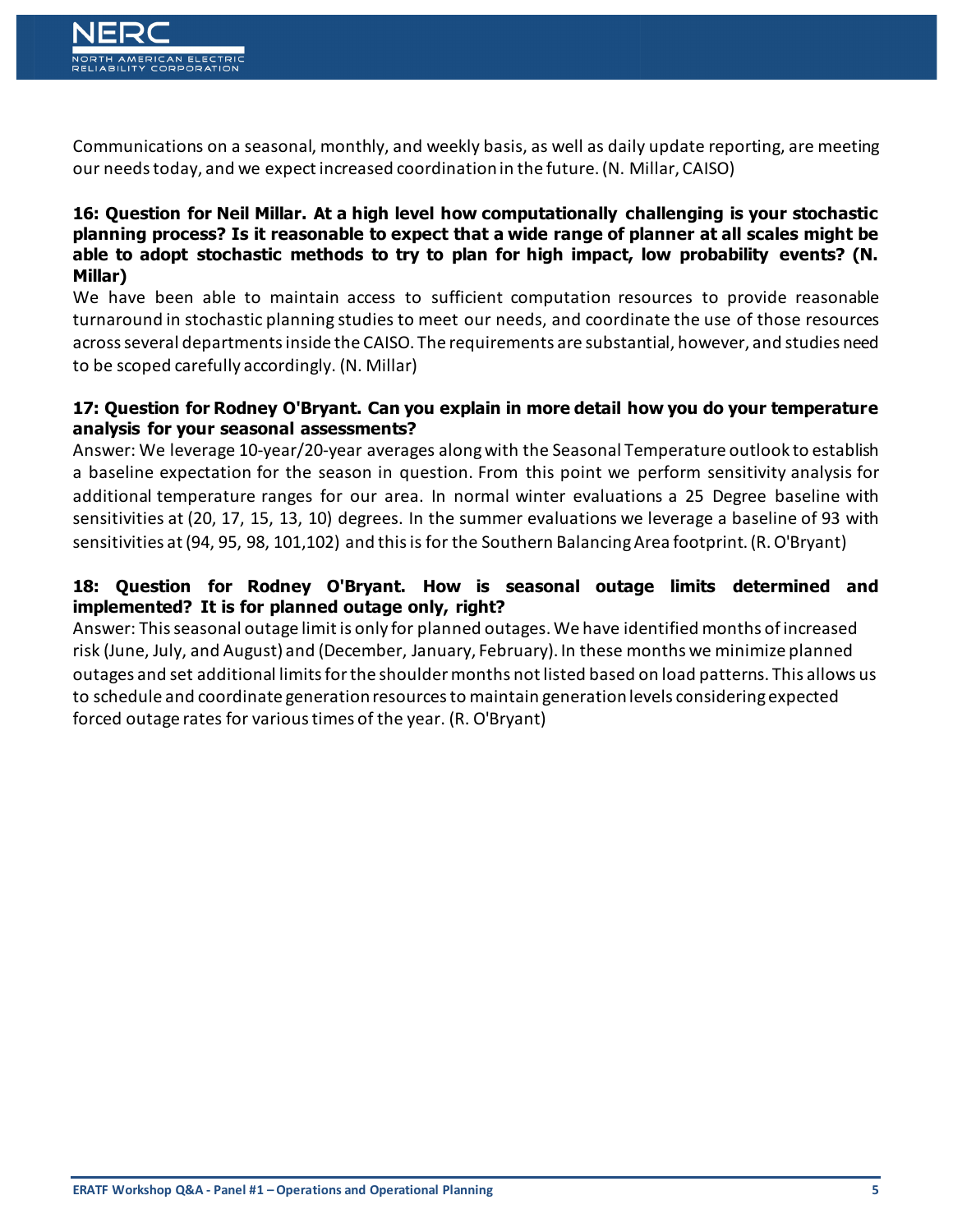MERICAN ELECTRIC ABILITY CORPORATION

# **Energy Reliability Assessment Task Force (ERATF) Industry Workshop Q&A**

Panel #2 – Mid to Long Term Planning

**1: It seems like in the planning horizon, many load serving entities rely on "market imports" in certain hours and time-frames. How can load serving entities assess the risk that there may not be any energy to be bought at any price in those hours?**

This is why regional planning is important so that the region can look across multiple LSEs to assess energy adequacy. In addition, if individual LSEs do a probabilistic resource adequacy study, they would typically model their neighbors as well – factoring in their energy availability as well as import constraints (transmission). (K, Messamore, Evergy)

**2: The Feb 2021 cold weather event would probably have been considered a low-probability event, but had a very high impact/cost. If using probabilistic methods, do you only try to mitigate high-probability events, or also low-probability/high-impact events. How?** Probabilistic assessment usually studies a range of weather conditions. Tail events should be included as well. NERC Probabilistic Assessment Working Group is developing a white paper about probabilistic planning for tail risks. This white paper should be able to shed some light on how to model tail events. (J. Jin, ERCOT)

Probabilistic methods are certainly capable of providing information on low-probability, high impact events. The challenge is justifying actions to mitigate these events when the probability is known or unknown because it's an event that has never occurred before. (A. Lafoyiannis, IESO)

At the IESO, we conduct periodic operability assessments. Part of this effort includes a stage where staff across the organization come together to identify potential high impact events and assess them. In 2019, we looked at a risk that a significant portion of our existing DER fleet trips and could become our most severe single contingency. (A. Lafoyiannis, IESO)

#### **3: What tools/applications do you use, home grown or something else? Are they adequate or need additional development? What metrics do you use to compare each assessment?**

ERCOT use commercial software for this type of analysis. They have all the capabilities we need but we don't have data to model some uncertainties like stochastic wind and solar profiles, gas supply uncertainty etc. We usually compare loss of load hours, loss of load expectation and expected unserved energy. (J. Jin, ERCOT)

#### **4: Does the current 1 day in 10 requirement need to be revised? Is that risk threshold applicable for a modern power system?**

The 1 day in 10 years requirement has been subject to a lot of scrutiny recently. As far as a requirement based on frequency goes, it has served this industry well for decades and the metric has not yet shown itself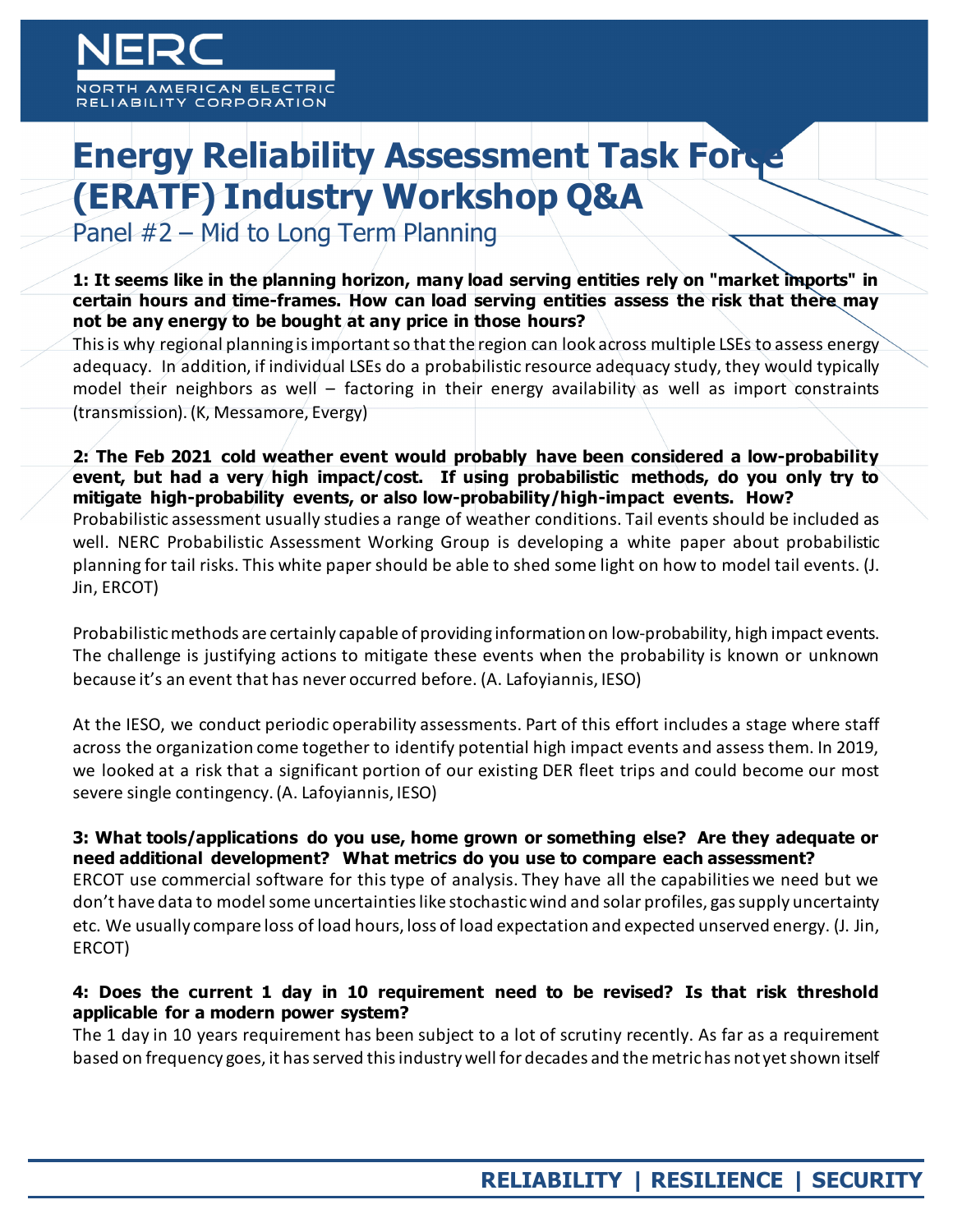insufficient for assessing frequency. That said, as more and more critical infrastructure depends on our grid, we should monitor whether consumer expectations on reliability change. (A. Lafoyiannis, IESO)

Where I think we *should* revise our thinking is on whether a frequency metric is enough. We need to think about duration of events and magnitude, as well as root causes to be able to plan our system to be reliable. (A. Lafoyiannis, IESO)

The main problem of the LOLE metric is that it doesn't provide the duration or magnitude information of the loss of load events, so loss of load hours (LOLH) and expected unserved energy (EUE) need to be calculated as well. (J. Jin, ERCOT)

#### **5: Communications between operators and planers has improved over the years. What are your companies doing to avoid silos and ensure that new scenarios and solutions include both O&P perspectives?**

ERCOT operations and planning work on many projects and various reports together. ERCOT has developed tools like Seven-day Grid Outlook and Trend Analysis Tool which includes operators log and all real-time and historical information for the whole system. ERCOT operations and planning teams also have frequent day-to-day communication. (J. Jin, ERCOT)

Don't need to add this, but just in case it's helpful - We are new to resource adequacy studies, but we are involving our operations team in reviewing all assumptions & results as we go along to ensure we are appropriately capturing their view of risk. (K. Messamore, Evergy)

At the IESO, we created a new department last year to focus attention on exactly this challenge. The team is comprised of a diverse set of staffs – with experience from operations, procurements, planning and stakeholder relations roles. The team monitors the control room experiences, and works with staff in operations to understand risks on the system today to ensure that they are factored into planning. Similarly, the team translates planning studies into actions – sometimes that is requirements for future acquisitions, but in the future, it could include areas to improve operational procedures or processes. This team works closely with planning to scope their studies. (A. Lafoyiannis, IESO)

#### **6: Question for Kayla Messamore. How do you manage planning for an energy reliable system while performing an optimal capacity expansion plan? Do your systems co-optimize energy and capacity or how are both considered when solving the energy and capacity problem?**

The capacity expansion model does co-optimize energy and capacity *value* (cost to customers) while trying to meet a required reserve margin*,* but it does not necessarily look at energy reliability in a probabilistic way. We tend to use things like energy balance (i.e., dependence on market purchases), fuel diversity, reserve margin and resource accreditation assumptions (looking at both summer & winter) to inform our assessment of the reliability of a given plan. We are also evaluating additional reliability-focused (probabilistic) modeling which we hope to use to supplement our capacity planning in the future, in addition to informing our work on resource adequacy topics with our ISO. (K, Messamore, Evergy)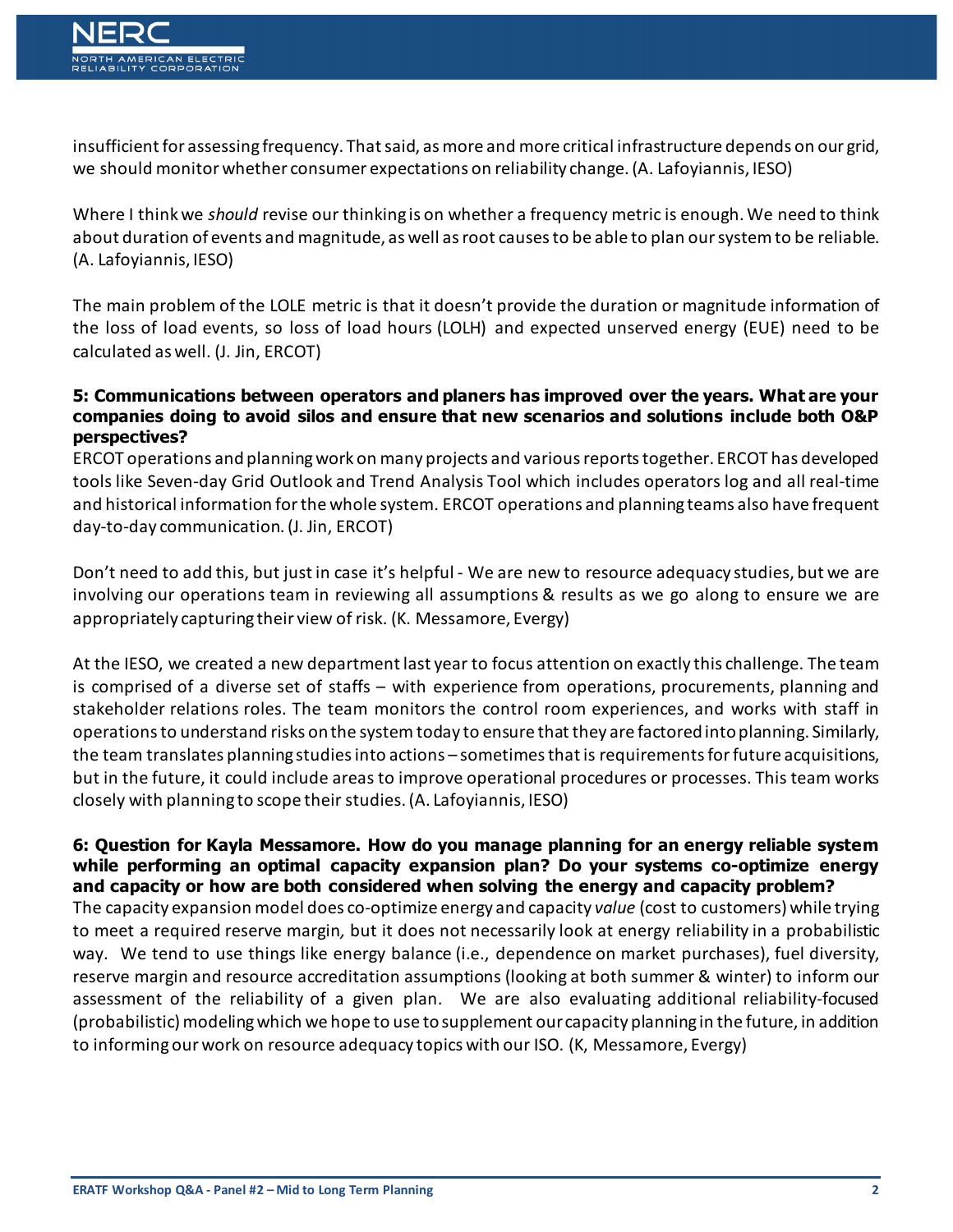MERICAN ELECTRIC ABILITY CORPORATION

# **Energy Reliability Assessment Task Force (ERATF) Industry Workshop Q&A**

Panel #3 – Research and Development

**1: What level of detail is needed to model energy reliability assessments in terms of gas pipelines, variable generators, or energy storage at operational and long-term planning horizons?**

The effect of gas pipelines can be assessed by first studying scenarios with the expected effect on generators to get a sense of the effect of those outages. Depending on the outcome of those scenarios, the modelers should decide whether building a more detailed analysis would be worth it. It is not uncommon to rely on models external to the main resource adequacy software for further estimate howthose impacts should be incorporated.

For variable generation it is common practice to model generation at an hourly level. Those profiles are usually based on historical generation data or reproduced with historical weather data and the modeling should include as many years as possible to better capture variability between years.

For low levels of energy storage, particularly short-term storage, it is usually sufficient to pre-dispatch the storage to charge during low net load periods and generated in lo net load periods (net load being load minus hourly-based resources, such as wind and solar PV). This approximation can generally be used until the hours of risk start to shift and don't align as well with times of discharge. One can also use specific storage models for resource adequacy software.(E. Ibanez, GE Energy Consulting)

EPRI has identified this topic - the level of detail required for energy assessments – as a key research area. Part of EPRI's ongoing "Resource Adequacy for a Decarbonized Future<sup>[1](#page-8-0)</sup>" effort is looking at the level of modeling granularity needed for ensuring you properly capture the risk in operations or in planning. One of the things we have been looking at is developing risk profiles based on the impact that a given issue (say, modeling of gas network) will have on the overall outcome for a given system. Every region will be different based on their resource mix, the weather, and other factors that impact on energy availability. Some of this risk can be calculated quantitatively based on historical data (with adjustment for future conditions such as climate projections), while other risk may have to be dealt with on a categorical basis (i.e. it is a risk worth examining or not). For example, a region with a strong likelihood of gas network limitations (such as one at the end of a gas pipeline) may need to perform a more thorough examination of the likelihood of pipeline failures with a more complete model of the gas system than one that has a stronger gas network or less reliance on gas, where sensitivity analysis may be suitable<sup>[2](#page-8-1)</sup>. From a research perspective, we are testing the assumptions as part of the above project and looking to develop guidelines for assessment practices. As an example of how that may work, EPRI recently examined different potential modeling options for hybrid renewables plus storage plants and showed that certain aspects, such as the specific technologies being

<span id="page-8-0"></span> <sup>1</sup> <https://www.epri.com/resource-adequacy>

<span id="page-8-1"></span><sup>2</sup> <https://www.epri.com/research/products/000000003002019300>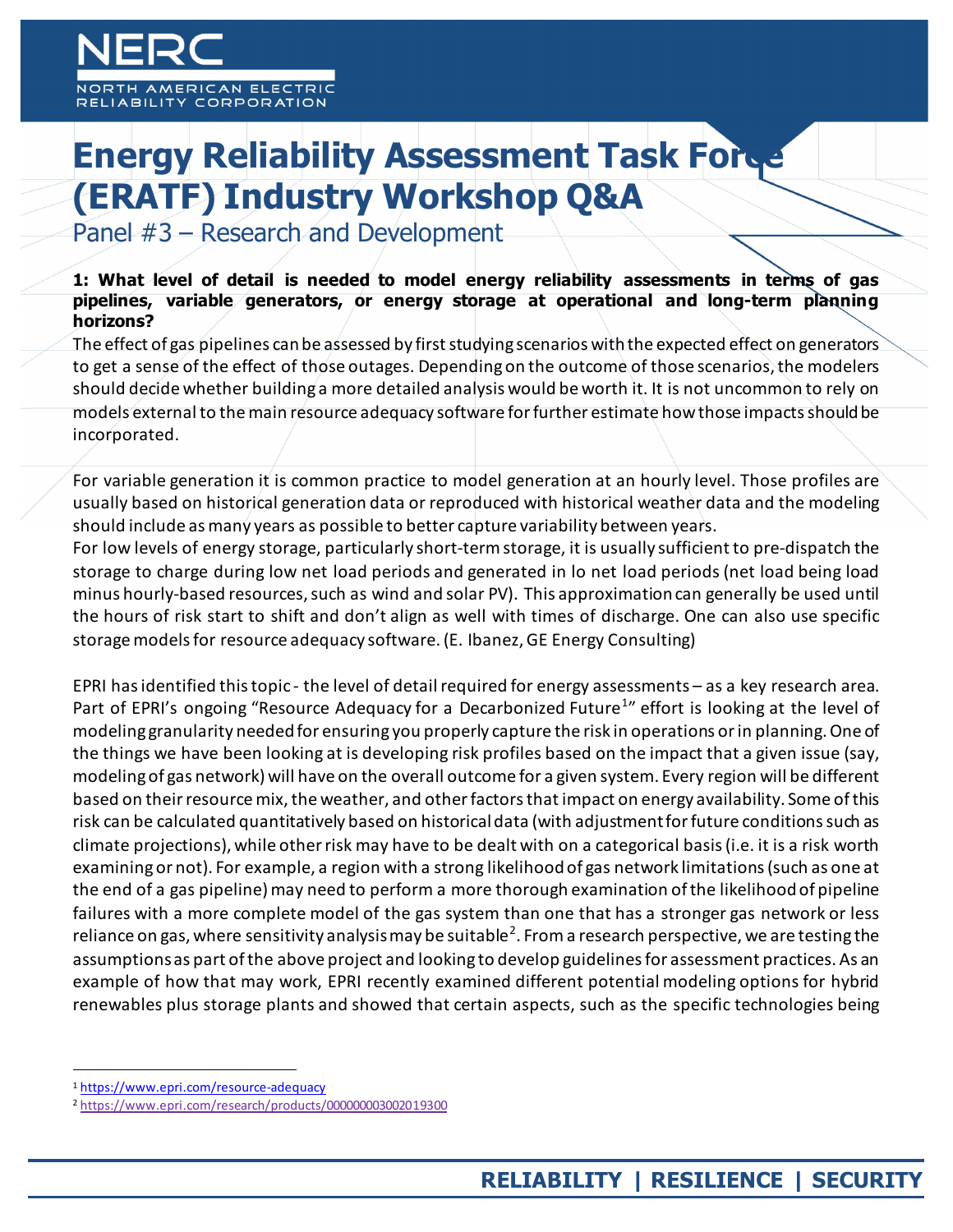coupled, whether they were ac or dc coupled and whether they provided reserves were more important than factors such as their specific charging mode in determining their contribution to adequacy $^3$  $^3$ .

In an operational time horizon, it will be more important to capture some of the detailed interactions, but at the same time the number of different outcomes that might arise in the coming weeks will be significantly lower than when looking at a long term planning time frame – as such more detailed modeling would be appropriate. EPRI has been developing methods to simulate operational conditions under high renewable penetration and shown that it is important to be able to consider risk of shortfalls when setting things like reserve targets. By modeling operating decisions in detail from day ahead to real time, and with uncertainty included through probabilistic methods, one can get a better picture of the reliability implications (see Operational Probabilistic Tools for Solar Uncertainty (OPTSUN)[4](#page-9-1) for more details). (A. Tuohy, EPRI)

All of these factors are important to consider. The level of details in modelling depends on how important these factors are for a given system. If the system is gas generation based, it is important to consider dependencies of power supply on gas supply and ambient weather conditions. For systems that are high on variable generation it's important to consider continues one 8760 hours of operation across many future scenarios (e.g. high economic growth scenario; high gas price scenario etc.) and across many weather years to capture impact of various weather conditions. ESIG's report Redefining Resource Adequacy for Modern Power Systems<sup>[5](#page-9-2)</sup> talks about the factors that matter for the assessment but decision of level of detail depends on each system characteristics as well as computational time limitations. (J. Matevosyan, ESIG)

# **2: What are the data requirements to perform and improve energy assessments? Are these datasets available for both the development and application of the methods and tools?**

The data requirements vary from region to regions and largely depend on the energy mix, weather patterns and expected evolution of the system. These are some of the most common data needs for energy assessments:

- Load understanding load profiles is critical and this is usually accomplished by collecting historical data. It is important to try to understand the effects of behind-the-meter resources and other changes in the composition of the load, as shifting load patterns are expected to evolve over time
- Load forecast uncertainty: Load forecasts is still one of the biggest drivers of resource adequacy models and it is very helpful to rely on a distribution-based approach to forecasting, rather than a single 50/50 forecast
- Variable generation: As with load it is important to understand the patterns for wind, solar and other variable generation sources. This is usually achieved with multiple years of historical generation data, either actual or simulated (through numerical weather models)
- Hydrological conditions: the ability of hydro power to be dispatched and balance the grid could have a tremendous impact on the ability of a system to procure energy.

<span id="page-9-0"></span> <sup>3</sup> <https://www.ferc.gov/sites/default/files/2020-07/Panel-4-Ela-AD20-9-000.pdf>

<span id="page-9-1"></span><sup>4</sup> [www.epri.com/optsun](http://www.epri.com/optsun)

<span id="page-9-2"></span><sup>5</sup> <https://www.esig.energy/resource-adequacy-for-modern-power-systems/>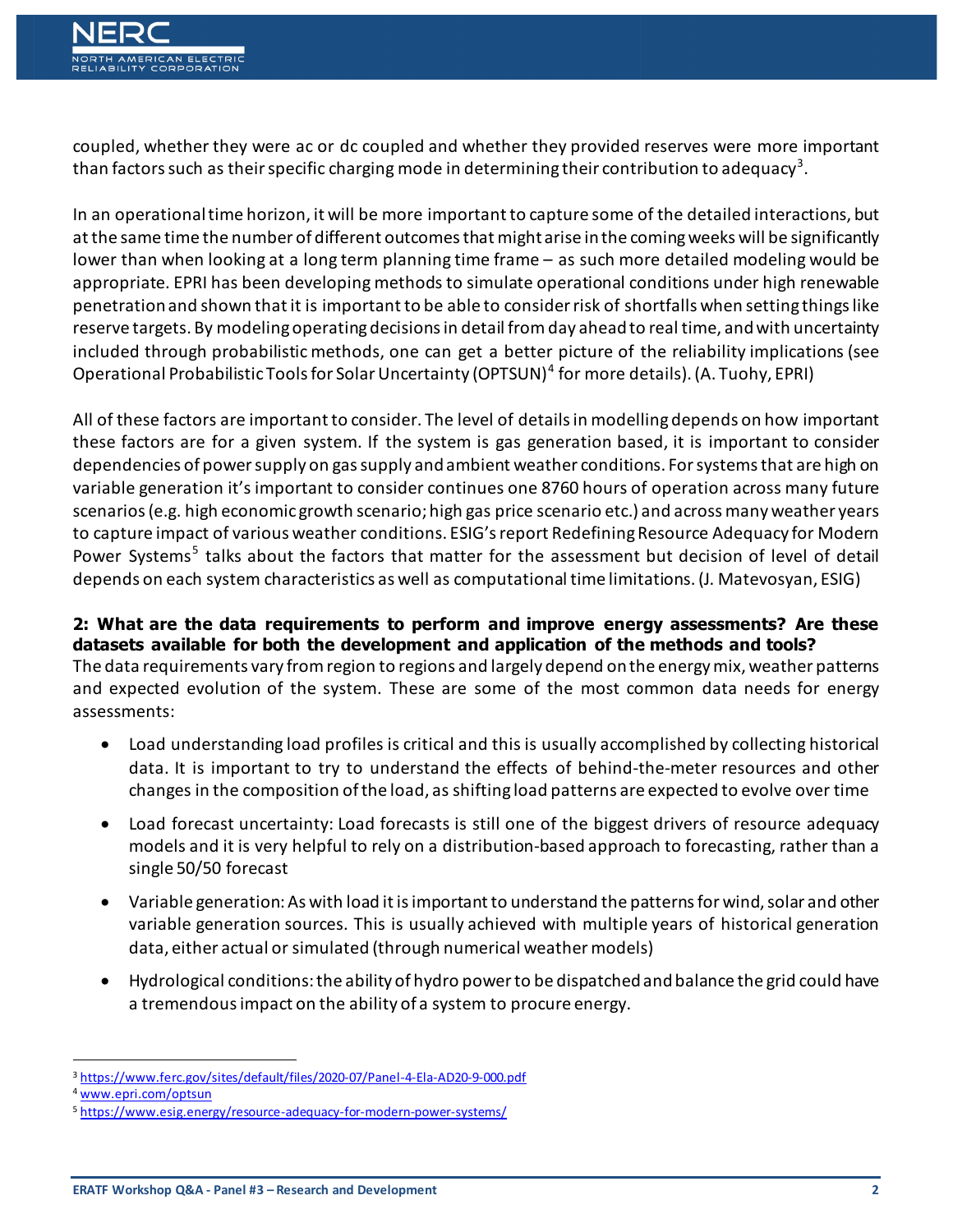- Transmission outages: Similar to generators, transmission assets suffer outages, which affect system reliability. Historical data to characterize the most common outages is crucial.
- Emergency assistance: The ability of a system to rely on neighboring areas for imports of firm capacity, but that assistance should consider stress factors that could be reducing its use during times of need
- Common-mode of failure data: understanding that not all failures in the system are independent

Most of these datasets are typically available of can be developed at regional levels by system operators. However, they are not always as accessible or available for researchers that don't have direct access to system operators.(E. Ibanez, GE Energy Consulting)

Data is an important factor for energy assessments. Ongoing work EPRI has with ISO-NE is focused on developing datasets that start with long time series datasets for weather, including decades of historical data (40+ years), together with climate projections (for different climate pathways) to come up with a distribution of data for relevant variables such as temperature, wind speed, irradiance/cloud cover, precipitation, and so on. This data can then be sampled and used with power system information (e.g. load data, wind/solar locations, capacities and technologies, gas network information, generator information, etc.) to develop inputs for energy adequacy tools. It is important that such datasets come from a common underlying data source to capture relevant correlations, that they have the appropriate level of temporal and spatial granularity, and that they sufficiently cover extreme events. In the future, such extreme events may not just be extreme temperatures, but also include periods of prolonged low wind speed or other related aspects that would result in energy deficiencies. As part of the EPRI resource adequacy effort, we will be making a tool available for developing scenarios such as these that can be used in assessments. We are also carrying out case studies to prove the concepts, with results expected laterin 2022 and early 2023. (A. Tuohy, EPRI)

As mentioned in the answer to question #3 ideally, gas supply information is needed (if a system is highly dependent on gas-fired generation), many years of weather data with at least hourly resolution and corresponding load profiles, wind, solar (rooftop and utility scale) production profiles; weather dependent generation outage information is preferable (but rarely available today). ESIG's report Redefining Resource Adequacy for Modern Power Systems<sup>[6](#page-10-0)</sup> also talks about some of the data requirements for comprehensive energy reliability assessment. ESIG is currently working on the report to highlight the importance of consistent weather data set in energy reliability assessments, identify need for and specification for comprehensive North American weather data set. Relatively good solar data set is available from NREL NSRDB<sup>[7](#page-10-1)</sup>, however the wind data base includes only seven years of data<sup>[8](#page-10-2)</sup>, which is insufficient to capture weather distribution.(J. Matevosyan, ESIG)

<span id="page-10-0"></span> <sup>6</sup> <https://www.esig.energy/resource-adequacy-for-modern-power-systems/>

<span id="page-10-1"></span><sup>7</sup> <https://nsrdb.nrel.gov/>

<span id="page-10-2"></span><sup>8</sup> <https://www.nrel.gov/grid/wind-toolkit.html>